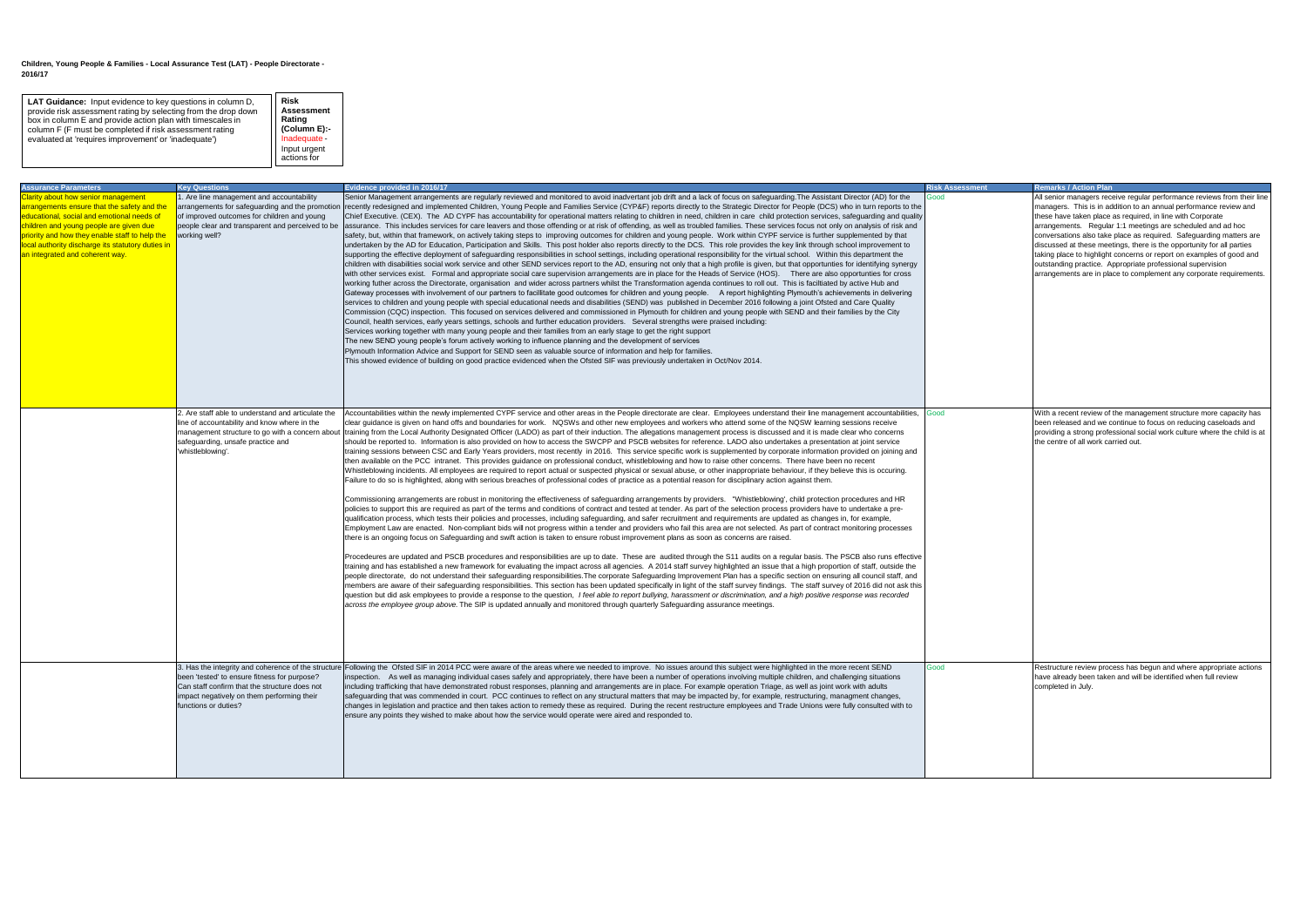|                                                                                                                                                                                                                                                                                                                                                                                                                                                                                                                                                                                                                                         | <b>Risk Assessment</b> | <b>Remarks / Action Plan</b>                                                                                                                                                                                                                        |
|-----------------------------------------------------------------------------------------------------------------------------------------------------------------------------------------------------------------------------------------------------------------------------------------------------------------------------------------------------------------------------------------------------------------------------------------------------------------------------------------------------------------------------------------------------------------------------------------------------------------------------------------|------------------------|-----------------------------------------------------------------------------------------------------------------------------------------------------------------------------------------------------------------------------------------------------|
| are briefed regularly and scrutiny is applied to the<br>place in public. Effective induction is provided for all<br>tion to safeguarding responsibilities, and their role as                                                                                                                                                                                                                                                                                                                                                                                                                                                            | Good                   | Progress re work with partner agencies will be monitored by the<br>children's improvement board and the PSCB                                                                                                                                        |
| Plymouth.                                                                                                                                                                                                                                                                                                                                                                                                                                                                                                                                                                                                                               |                        |                                                                                                                                                                                                                                                     |
| s our partnerships via a Gateway and Multi Agency<br>by partners with a piece of joint work through the<br>and the PSCB is supporting work to improve the<br>esses such as strategy meetings and discussions.<br>d procedures - documented - which support the                                                                                                                                                                                                                                                                                                                                                                          |                        |                                                                                                                                                                                                                                                     |
|                                                                                                                                                                                                                                                                                                                                                                                                                                                                                                                                                                                                                                         |                        |                                                                                                                                                                                                                                                     |
| mes and pressures. This is reported and discussed<br>Iso regularly briefed and, as above, the details can be<br>e, scrutiny panels, where questions are asked from all<br>tmental finances and plans to ensure safeguarding for<br>actions for CYPFS, Adult Social Care and the council<br>P is led by the ADs and subject to scrutiny and<br>er of the Council.                                                                                                                                                                                                                                                                        | Good                   | Fulll and active scrutiny of activities is undertaken regularly and via<br>formal and informal mechanisms.                                                                                                                                          |
| ecruitment guidance for PCC, commissioned services<br>livered allegations management training to prospective<br>roviders as required to deliver bespoke training and<br>event issues arising in the first place but also offers a<br>y the commissioning team and the relevant social<br>vider performance and work closely with Ofsted<br>ormance or safeguarding concerns, local authority<br>d Members. If a provision fails it's Ofsted Inspection,                                                                                                                                                                                 | Good                   | We continue to work with partners to ensure commissioning activity is<br>robust and supported to provide quality services to vullnerable people.<br>Checks and balances exist and there is a clear structure for dealing<br>with under performance. |
| esponsibility with the CCG for a system wide and fully<br>le and the New Devon CCG, Chief Operating Officer.<br>nmunity Interest Company, which delivers an integrated<br>and community safety. The senior management<br>sed amendments, for example to the content of role<br>ents to ensure these functions are fulfilled and that a<br>s to the DCS. DCS is a full member of the PSCB, and<br>gramme of meetings, observations and visits, that<br>OCS meet with frontline staff at least twice a year and<br>tains capacity to fullfil these statutory responsibilities is<br>jular performance discussions throughout the year and | Good                   | Management structures receive high level scrutiny where changes are<br>proposed. There is regular oversight of workload, priorities and<br>performance of our senior management team.                                                               |
| CYP&F and Education, Participation & Skills also sit on Good<br>s are made in relation to operational responsibilities, for<br>e a case by case decision will be made between the<br>ngs, discussions, and joint agreement between the                                                                                                                                                                                                                                                                                                                                                                                                  |                        | No actions necessary.                                                                                                                                                                                                                               |

| <b>Assurance Parameters</b>                                                                                                                                                                                                                                                                                                                   | <b>Kev Questions</b>                                                                                                                                                                                                                                                                                                                                                                                                                                                                                                                                                                                                                                                                                      | Evidence provided in 2016/17                                                                                                                                                                                                                                                                                                                                                                                                                                                                                                                                                                                                                                                                                                                                                                                                                                                                                                                                                                                                                                                                                                                                                                                                                                                                                                                                                                                                                                                                                                                                                                                                                                                                                                                                                                                                                                                                                                                                                                                                                                                                | <b>Risk Assessment</b> | <b>Remarks / Action Plan</b>                                                                         |
|-----------------------------------------------------------------------------------------------------------------------------------------------------------------------------------------------------------------------------------------------------------------------------------------------------------------------------------------------|-----------------------------------------------------------------------------------------------------------------------------------------------------------------------------------------------------------------------------------------------------------------------------------------------------------------------------------------------------------------------------------------------------------------------------------------------------------------------------------------------------------------------------------------------------------------------------------------------------------------------------------------------------------------------------------------------------------|---------------------------------------------------------------------------------------------------------------------------------------------------------------------------------------------------------------------------------------------------------------------------------------------------------------------------------------------------------------------------------------------------------------------------------------------------------------------------------------------------------------------------------------------------------------------------------------------------------------------------------------------------------------------------------------------------------------------------------------------------------------------------------------------------------------------------------------------------------------------------------------------------------------------------------------------------------------------------------------------------------------------------------------------------------------------------------------------------------------------------------------------------------------------------------------------------------------------------------------------------------------------------------------------------------------------------------------------------------------------------------------------------------------------------------------------------------------------------------------------------------------------------------------------------------------------------------------------------------------------------------------------------------------------------------------------------------------------------------------------------------------------------------------------------------------------------------------------------------------------------------------------------------------------------------------------------------------------------------------------------------------------------------------------------------------------------------------------|------------------------|------------------------------------------------------------------------------------------------------|
| Clarity about how the local authority intends to<br>discharge its children's services functions and<br>be held accountable for them from political,<br>professional, legal and corporate perspectives   i.e.<br>(including where, for example, services are<br>commissioned from external providers or<br>mutualised in an arm's length body) | 4. Are the means by which the LA intends to<br>deliver its children's services functions clear and<br>understood by (i) staff (ii) partners (iii) councillors?<br>Are delivery structures clear and coherent?<br>Are critical factors e.g. referral systems,<br>equalities, threshold criteria shared and<br>understood by staff and partners?<br>Are key relationships and processes around<br>safeguarding, child protection and children in<br>need shared; understood and effectively<br>implemented?<br>* Are staff in Commissioning clear about<br>relationships and processes within CSC?<br>* Are information sharing agreements in place and<br>supported as necessary by multi-agency training? | Employees, partners and councillors are clear about how services deliver their functions and responsibilities. Councillors are briefed regularly and scrutiny is applied to the<br>work of the department. There are regular formal webcast committee meetings where direct scrutiny by councillors takes place in public. Effective induction is provided for all<br>new starters - see above. Specific induction and training is provided for councillors. This includes specific sessions in relation to safeguarding responsibilities, and their role as<br>corporate parents. Trade Union colleagues are also briefed regularly around the structure and work of the department.<br>The Ofsted SIF commented and recognised that corporate parenting resposibilities are well understood and embedded in Plymouth.<br>The service redesign and transfomration has improved clarity around how referral arrangements work internally and across our partnerships via a Gateway and Multi Agency<br>Hub approach. There has been work undertaken to counter previous concerns about how well thresholds are understood by partners with a piece of joint work through the<br>PSCB being undertaken and the board updated. The appropriate and necessary relationships and processes are in place, and the PSCB is supporting work to improve the<br>contributions of key partners including the police and GPs in attendance at CPCs and effective contributions to other processes such as strategy meetings and discussions.<br>Regular reports are being provided to the PSCB, and targets have been set for key agencies. There are new practices and procedures - documented - which support the<br>embedding of the review across PCC and our multi agency partners.                                                                                                                                                                                                                                                                                                               | Good                   | Progress re work with p<br>children's improvement                                                    |
|                                                                                                                                                                                                                                                                                                                                               | and accountable to (i) the corporate organisation<br>and (ii) the democratic structure?<br>How effective is the scrutiny process and how<br>involved are Members?                                                                                                                                                                                                                                                                                                                                                                                                                                                                                                                                         | 5. How are children's services functions reported The established performance framework ensures that there is regular consideration and analysis of service delivery outcomes and pressures. This is reported and discussed<br>with the DCS via formal senior strategic managment meetings at the highest level. The cabinet member with portfolio is also regularly briefed and, as above, the details can be<br>scrutinised and discussed more widely. The cabinet member is active in providing responses to challenges at, for example, scrutiny panels, where questions are asked from all<br>sides of the polictical spectrum around, for example, the numbers of placements, outcomes for those on care plans, departmental finances and plans to ensure safeguarding for<br>children and young people is of the highest level. There is a Corporate Safeguarding Improvement Plan which contains actions for CYPFS, Adult Social Care and the council<br>as a whole. In 2015-16 the Children's Services Improvement Plan from the OFSTED inspection required actions. The CSIP is led by the ADs and subject to scrutiny and<br>challenge at a quarterly Safeguarding Assurance Meeting, attended by the DCS, Chief Exec, Portfolio Holders, and Leader of the Council.                                                                                                                                                                                                                                                                                                                                                                                                                                                                                                                                                                                                                                                                                                                                                                                                             | Good                   | Fulll and active scrutiny<br><b>Iformal and informal media</b>                                       |
|                                                                                                                                                                                                                                                                                                                                               | 6. How is the LA requirement in relation to<br>safeguarding standards and practices articulated,<br>evidenced and implemented in commissioned and<br>'arm's length' services?<br>What early warning indicators can trigger a<br>review?                                                                                                                                                                                                                                                                                                                                                                                                                                                                   | PCC continues to meet the PSCB Safer Employment Quality Standard. PSCB Business Manager has developed safer recruitment guidance for PCC, commissioned services<br>and other organisations. The document is available to the public on both the PCC and PSCB websites. The LADO has delivered allegations management training to prospective<br>peninsula providers (i.e. Childrens Homes, 16+ providers, foster carers etc.) THe LADO meets with commissioners and providers as required to deliver bespoke training and<br>learning around the allegations management process in direct response to contract concerns. This approach hopes to prevent issues arising in the first place but also offers a<br>structured response and identification of next steps if problems arise.<br>Providers of regulated services such as residential providers, fostering providers and special schools are required to notify the commissioning team and the relevant social<br>worker of any incidents under regulation 4 and 5 of the minimum standards. Local Authorities share information about provider performance and work closely with Ofsted<br>nspectors, who attend quarterly Peninsula Meetings to share intelligence on provider performance. When there are performance or safeguarding concerns, local authority<br>officers visit sites and meet with managers to ensure robust improvement plans that are monitored by the Peninsula Board Members. If a provision fails it's Ofsted Inspection,<br>they are automatically suspended from the provider list.                                                                                                                                                                                                                                                                                                                                                                                                                                                                                                                    | Good                   | We continue to work wi<br>robust and supported to<br>Checks and balances e<br>with under performance |
| The seniority of and breadth of responsibilities<br>allocated to individual post holders and how<br>this impacts on their ability to undertake those<br>responsibilities (especially where a local<br>authority is considering allocating any<br>additional functions to the DCS and LMCS<br>posts)                                           | allocate capacity to the key functions of the DCS<br>to ensure that these can be effectively discharged<br>and are relationships working well?                                                                                                                                                                                                                                                                                                                                                                                                                                                                                                                                                            | Does the management structure recognise and The Strategic Director for People carries a range of responsibilities that include: Integrated Commissioning and the joint responsibility with the CCG for a system wide and fully<br>pooled budget; a Director of Integrated Commissioning role is in place and reports jointly to the Strategic Director of People and the New Devon CCG, Chief Operating Officer.<br>The DASS role, the delivery of Adult Social Care, which since April 2015 has been provided by, Livewell Southwest, a Community Interest Company, which delivers an integrated<br>health and social care continuity service. Community Connections which cover housing responsibilities; neighbourhoods and community safety. The senior management<br>structure is agreed at full council and members, via the Chief Officer Appointment Panel, are fully consulted on any proposed amendments, for example to the content of role<br>profiles and responsibilities. The management structure ensures capacity is in place, there are specific working arrangements to ensure these functions are fulfilled and that a<br>senior representative is available. These arrangements include performance monitoring arrangements and regular reports to the DCS. DCS is a full member of the PSCB, and<br>ensures effective links within the Health and Wellbeing Board, and Children's Partnership. In addition the DCS has a programme of meetings, observations and visits, that<br>ensure they are sighted and in touch with front line practice and practitioners. The chief executive, cabinet member and DCS meet with frontline staff at least twice a year and<br>more if this is necessary. The oversight and understanding of how the DCS undertakes all other responsibilities, and maintains capacity to fullfil these statutory responsibilities is<br>overseen by the chief executive through regular 1-1s, and the corporate performance review requirements that ensure regular performance discussions throughout the year and<br>a full review annually. | Good                   | Management structures<br>proposed. There is re<br>performance of our sen                             |
|                                                                                                                                                                                                                                                                                                                                               | 8. Where key functions are delegated, is the<br>scope of delegation clear and does the relevant<br>post holder hold the appropriate level of seniority<br>both departmentally and corporately?                                                                                                                                                                                                                                                                                                                                                                                                                                                                                                            | It is clear where lines of responsibility lie. As cited above the DCS is a full and active memebr of the PSCB. The AD's for CYP&F and Education, Participation & Skills also sit on Good<br>the PSCB and the AD for CYP&F has the corporate lead for children's safeguarding. Appropriate and considered decisions are made in relation to operational responsibilities, for<br>example when there have been serious incidents requiring the triggering of silver or gold protocol operations with the police a case by case decision will be made between the<br>AD and DCS about when it is appropriate to delegate to the AD. When appropriate and necessary there will be daily briefings, discussions, and joint agreement between the<br>DCS and AD, communication is responsive, and swift as necessary.                                                                                                                                                                                                                                                                                                                                                                                                                                                                                                                                                                                                                                                                                                                                                                                                                                                                                                                                                                                                                                                                                                                                                                                                                                                                             |                        | No actions necessary                                                                                 |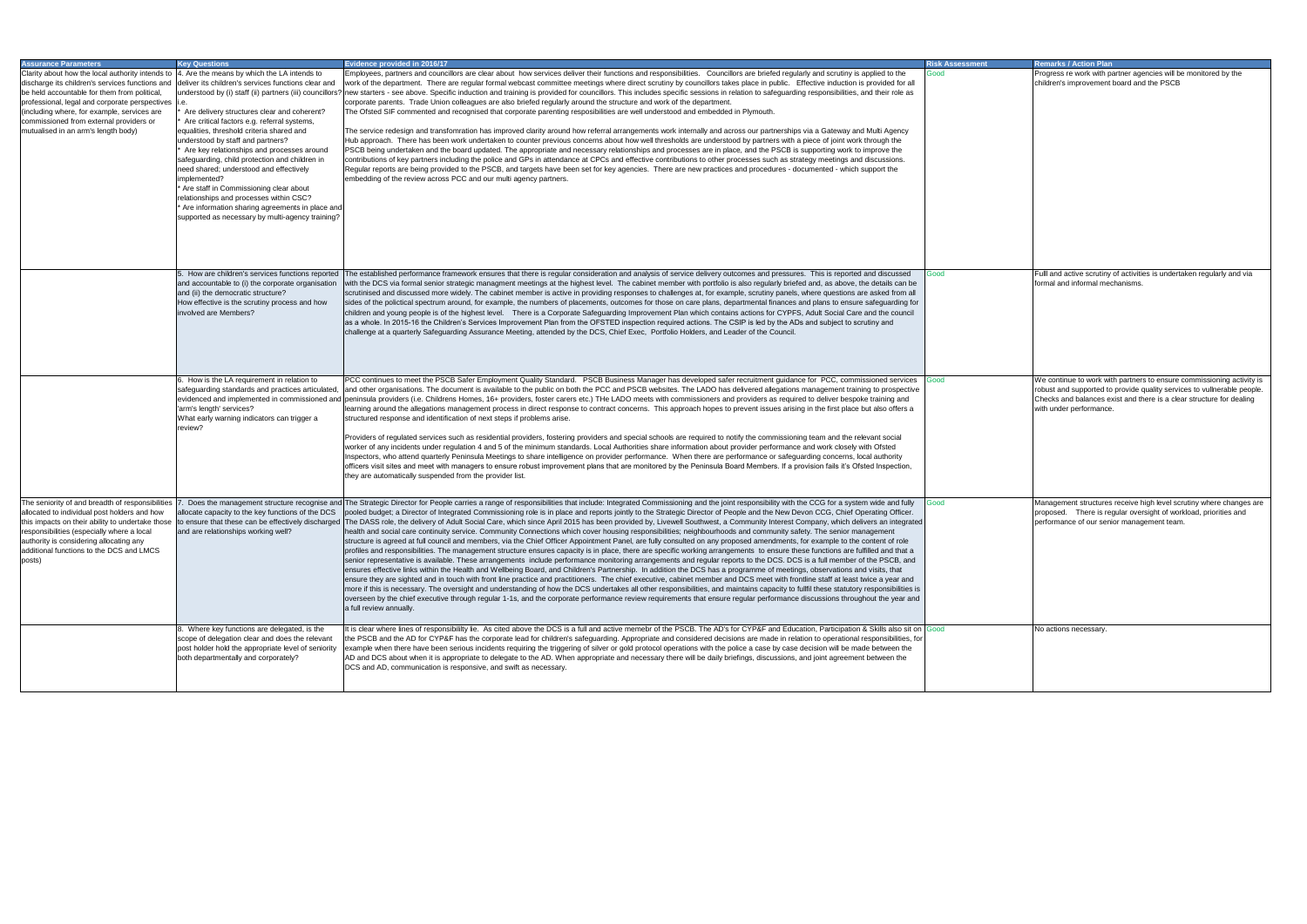| <b>Assurance Parameters</b><br>The involvement and experiences of children<br>and young people in relation to local services                                                                                                                                     | <b>Kev Questions</b><br>9. How do the voices of children, young people<br>and families inform and influence policy making<br>and priorities for CYP and families.                                                                                                                                                                                                                                                                                                                                                                                                                                                          | Evidence provided in 2016/17<br>All children and young people over 4 years old involved in the Child Protection process or in care have access to advocacy services. Feedback from the Advocacy and<br>Independent Visiting services is considered at the quarterly contract monitoring meeting and informs service development. From April 2015, the Independent Chairs have<br>provided quarterly reporting to the AD on themes and issues, with the expectation that this influences service planning, and this feedback reflects a strong focus on their IRO role<br>In promoting the views and wishes of children and young people. The recent (2016/17) restructure of the CYPF department has not diminished this role. A young Safeguarders<br>group has direct access to the PSCB. Alongside this, there is a strong commitment to ensuring that children and young people's voices influence planning and commissioning<br>of services. Thie input is regularly sought through the Listening and Care Council, via young carers participation and through the commissioning of bespoke participation<br>projects. These have included reports produced on alcohol and substance misuse and domestic abuse and are the provision of a key worker role for children with special<br>educational needs. Information provided by these groups and projects has been utilised to influence the Children and Young People's Commissioning Strategy and the future<br>commissioning intentions. It has also led to active consideration of the way that the structure of the department is shaped to ensure that services interact in the most effective<br>way with children and young people.<br>Young Inspectors continue to work with other young people who have experienced child protection services. Their work is fed back directly to senior managers and actions<br>agreed in response. A recent example is the redesign of reception and meeting areas within PCC reception for young people to a design and specification created and agreed<br>by them to ensure their experience within the system was improved.<br>The PSCB has established a Shadow Children & Young People's Board facilitated by PCC Youth Service. This group has become a formal sub group of the Full Board and the<br>Chair of the PSCB will determine with young people the best mechanism for input and dialogue between the parties. Children & young people were asked to identify their '10<br>Wishes' for working more positively in partnership with professionals in order to better support their needs and help ensure they are safeguarded and protected from potential<br>harm. The '10 Wishes' and agency commitments are published on the PSCB website. In addition to the identification and support around the '10 Wishes', the Shadow Children<br>8 Young People's Board developed a DVD to support the PSCB multi-agency training programme. The DVD, produced and performed by young people, contains the thoughts,<br>views, ideas and experiences of C&YP around the '10 Wishes', child sexual exploitation, sexual abuse, on line safety etc. These experiences help practitioners to improve<br>safeguarding practice and ensure safer outcomes for C&YP. Supporting documents, eg leaflets, are produced to explain processes and procedures appropriately. CIC and<br>LAC are regularly consulted with, for example on the production of the IRO report and various strategies to ensure their voice is properly heard.                                                                                                                                                                                                                                                                                                                                                                                                                                                                                                                                                                                                                                                                                                                                                                                                                                                                                                                                                                                                                                                                                  | Risk Assessment<br>Good | <b>Remarks / Action Plan</b><br>No specific actions.                                                            |
|------------------------------------------------------------------------------------------------------------------------------------------------------------------------------------------------------------------------------------------------------------------|----------------------------------------------------------------------------------------------------------------------------------------------------------------------------------------------------------------------------------------------------------------------------------------------------------------------------------------------------------------------------------------------------------------------------------------------------------------------------------------------------------------------------------------------------------------------------------------------------------------------------|-----------------------------------------------------------------------------------------------------------------------------------------------------------------------------------------------------------------------------------------------------------------------------------------------------------------------------------------------------------------------------------------------------------------------------------------------------------------------------------------------------------------------------------------------------------------------------------------------------------------------------------------------------------------------------------------------------------------------------------------------------------------------------------------------------------------------------------------------------------------------------------------------------------------------------------------------------------------------------------------------------------------------------------------------------------------------------------------------------------------------------------------------------------------------------------------------------------------------------------------------------------------------------------------------------------------------------------------------------------------------------------------------------------------------------------------------------------------------------------------------------------------------------------------------------------------------------------------------------------------------------------------------------------------------------------------------------------------------------------------------------------------------------------------------------------------------------------------------------------------------------------------------------------------------------------------------------------------------------------------------------------------------------------------------------------------------------------------------------------------------------------------------------------------------------------------------------------------------------------------------------------------------------------------------------------------------------------------------------------------------------------------------------------------------------------------------------------------------------------------------------------------------------------------------------------------------------------------------------------------------------------------------------------------------------------------------------------------------------------------------------------------------------------------------------------------------------------------------------------------------------------------------------------------------------------------------------------------------------------------------------------------------------------------------------------------------------------------------------------------------------------------------------------------------------------------------------------------------------------------------------------------------------------------------------------------------------------------------------------------------------------------------------------------------------------------------------------------------------------------------------------------------------------------------------------------------------------------------------------------------------------------------------------------------------------------------------------------------------------------------------------------------------------------------------------------------------------------------------------------------------------------------------------------------------------------------------------------------------------------------------------------------------------------------------------------------------------------------------------------------------------------------------------------------------------------------------------------------------------------------------------------------------------------------------------------------------------------------------------------------------------------------------------------------------------------------------------------------------------------------------------------------------------------------------------------------------------------------------------------------------|-------------------------|-----------------------------------------------------------------------------------------------------------------|
| Clarity about child protection systems,<br>ensuring that professional leadership and<br>practice is robust and can be challenged on a<br>regular basis, including an appropriate focus<br>on offering early help and working with other<br>agencies in doing so. | systems clear, understood and implemented? i.e.<br>Are timescales managed/adhered to?<br>Is there a culture of effective supervision?<br>Is there a culture of continuous learning &<br>development?<br>Is there a system of routine line management<br>QA of practice and decisions?<br>Are there effective offline assurance and audit<br>systems in place?<br>* What arrangements are in place to ensure that<br>any allegations about those who work with<br>children are passed to the designated officer(s)?<br>What arrangements are in place to protect<br>vulnerable children from being drawn into<br>terrorism? | 10. Are the operational management and practice Following the implementation of the new structure and ways of working, operational management arrangements and practice systems are clear. Actions identified by the<br>previous Ofsted SIF have been undertaken in relation to the recording of some management oversight, work to embed a culture of continous improvement in the quality of<br>practice and supervision is supported by a decision to include a dedidicated Head of Service for safeguarding and quality assurance. Additional capacity has been released<br>back into the system to give this area the support needed.<br> QA of children's cases is well supported via the Independent Chairs and individual team managers. There is a quality assurance framework in place, which includes participation<br>in multi-agency systems audits (MASAs) and the s11 audit undertaken by the PSCB. There is a well embedded system of monthly case audits undertaken by senior managers<br>with partner agencies. Frameworks include a regular audit of supervision records by service managers, audits of quality of assessments in line with a bespoke audit tool, and<br>themed audits commissioned via CSCMT in response to emerging issues. The framework includes a focus on ensuring learning is disseminated, and practice and service<br>improvements are monitored via CSCMT.<br>Prevent training has been offered across the staff team and messages relating to the Prevent agenda are contained within the PSCB safeguarding training. The Safeguarding<br>Service Manager attends the quarterly Channel Meeting and ensures that key staff, including foster carers, contribute to planning for any vulnerable children/young people<br>identified. The IROs are vigilant in this area and ensure they seek young people's views, using interpreters as appropriate, and referring up any concerns.<br>Operational management and practice systems are provided via Tri-x online procedures and the Plymouth Children's Safeguarding Board online procedures. These are<br>supplemented by a comprehensive programme of single and multi agency training.<br>Effective supervision is being driven by the newly developed framework "Quality Assuring Supervision in Children's Social Care" with key milestones as detailed in the Service<br>Improvement Plan (area 2).<br>There is a culture of continuous Learning and Development and this is evidenced by the joint quality assurance of supervision files by the author of the supervision notes and<br>their direct line manager which feeds into a conversation around learning and development needs of the author's own supervision session. The collation of overall judgements<br>by the Professional Development Service will ensure the service stays alert to any need for ongoing supervision training requirements.<br>There is a named Local Authority Designated Officer (LADO) who is based in the Children, Young People and Families Service. The LADO works closely with the Advice &<br>Assessment Team (based with them for three days per week) and the Independent Reviewing Officers who chair allegations management strategy meetings (AMSTRATS).<br>Allegations Management Procedures are explained clearly in the South West Child Protection Procedures and the LADO has developed a series of leaflets to explain the<br>process to organisations and individuals subject to concerns. The leaflets are published on the PSCB website and can be downloaded for distribution. The PSCB website<br>contains a detailed flowchart explaining the allegations management process in easy to follow steps. The LADO has developed a model allegations management policy for<br>schools within the city. The LADO provides advice, guidance, challenge and direction to agencies at AMSTRAT meetings, via a telephone helpline and face to face meetings.<br>The LADO has delivered training to agencies and individuals around the allegations management process and general safeguarding practice - this includes schools (including<br>governing bodies) nurseries, foster carers, sports groups, church groups, care providers etc.<br>The agreed arrangements to protect children from being drawn into Terrorism include, the Channel Panel, all referals are dealt with through the MAH as Child Protection. All<br>schools have received training on their mandatory reporting responsibilities. Prevent training for CYPFS is currently being updated. There is a designated lead Service<br>Manager. | Good                    | There is a clear plan for continuous transformation, efficiency and<br>improvement. Accountabilities are clear. |